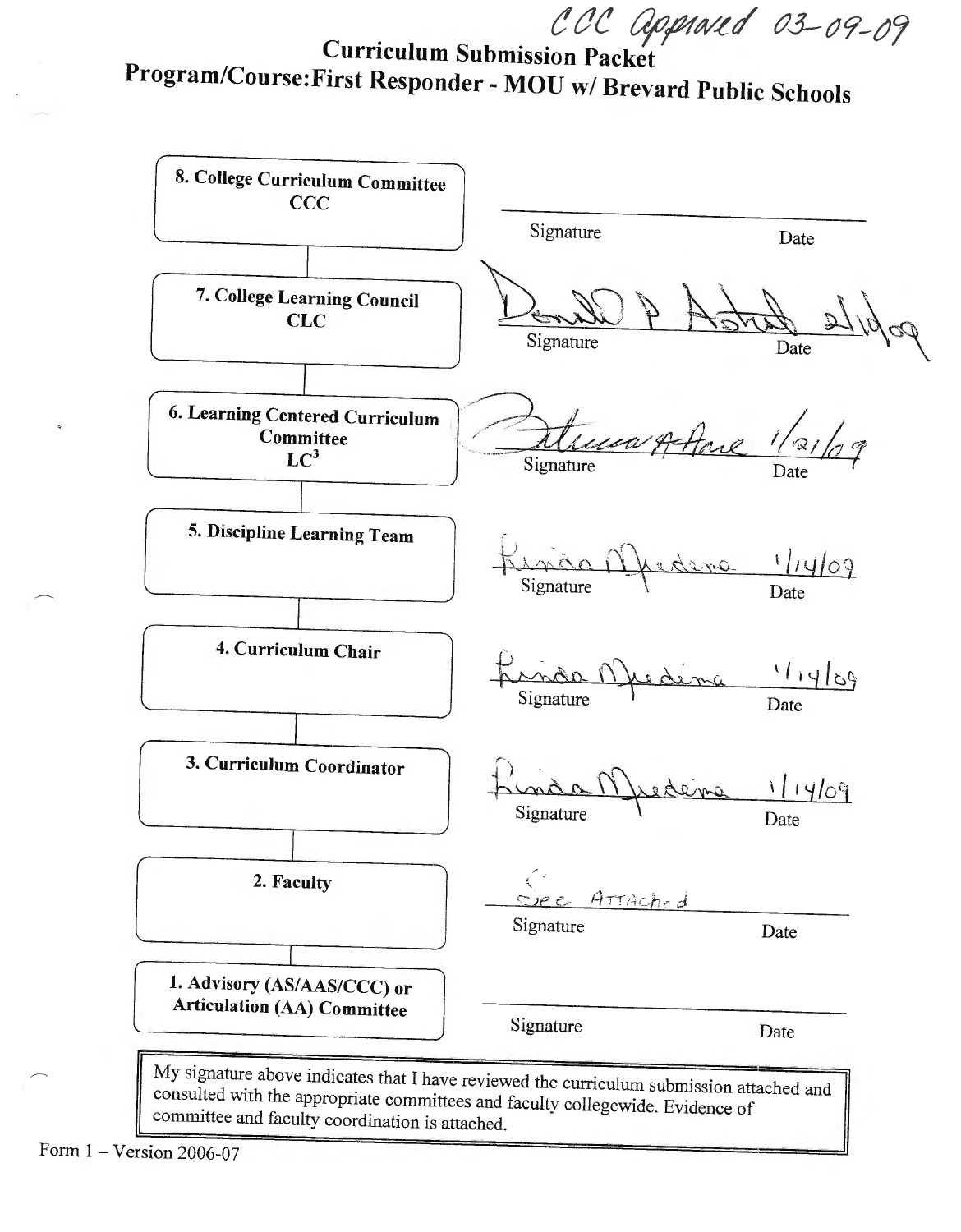## Curriculum Request for Action

Program/Course: First Responder - MOU with Brevard Public Schools

Please use one Request for Action form to justify *all changes* within a program. (Example: delete a course, add a new course, move courses within the program.)

Effective Term/Year: 2009 - <sup>2010</sup>

## ACTION Being Requested (check all that apply):

New course Deletion of course $(s)$ Change in course New program Change in program Deletion of program Other (specify) Advance Standing Credit Agreement

Reason or Justification for Request (brief summary): Brevard Public School Health Science program curriculum that includes First Responder has been evaluated by BCC Instructor, Kerry Markey. Courses align with BCC courses and determined that qualified students can receive college credit by completing the next level of EMT courses as specified in the MOU. Supporting documentation from Brevard Public Schools and Brevard Community College are attached.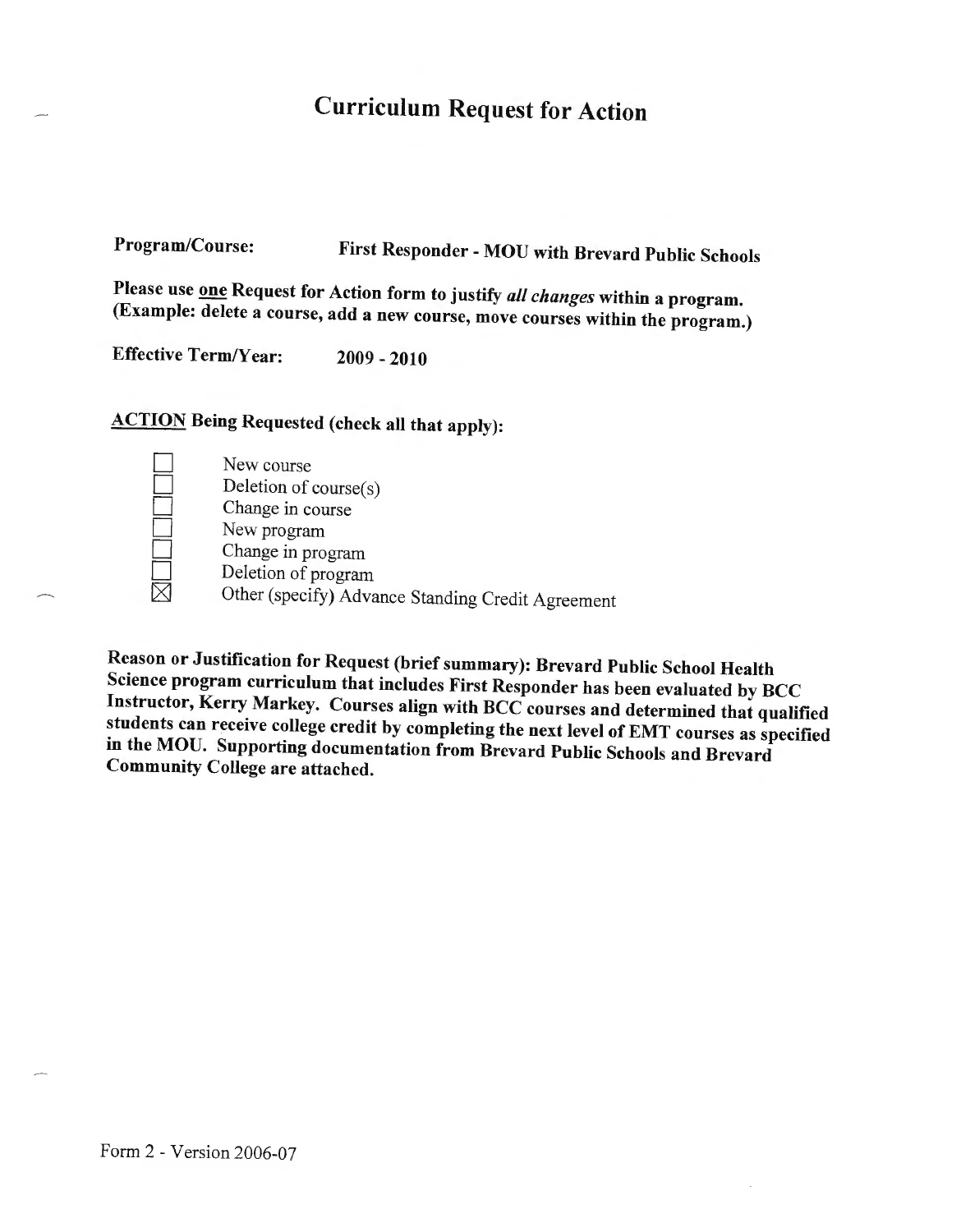## MEMORANDUM OF UNDERSTANDING ADVANCE STANDING CREDIT

## FIRST RESPONDER / EMERGENCY MEDICAL TECHNICIAN

Brevard Community College (BCC) will award postsecondary advance standing credit to eligible high school students who have graduated from high school and completed the secondary Health Science with First Responder course sequence. *The student will not be charged tuition or fees for the postsecondary credit awarded through th;s advance standing credit agreement.* Listed below are the courses that must be completed at the secondary level:

| Course Number | Course Title      | Credit |
|---------------|-------------------|--------|
| 8417100       | Health Science 1  |        |
| 8417110       | Health Science 2  |        |
| 8417171       | First Responder 3 |        |

BCC will award advance standing credit for the following course toward the applicable BCC Emergency Medical Technician - Basic Applied Technology Diploma:

| Course Number   | Course Title                | Credit |
|-----------------|-----------------------------|--------|
| <b>EMS</b> 1059 | First Responder             |        |
| <b>HSC</b> 1000 | Introduction to Health Care |        |

The procedure for obtaining the advance standing credit will be in accordance with the guidelines below

- 1. Student must meet the following criteria:
	- *Y* Cumulative grade point average of 3.0 in the Brevard County High School Health Sciences First Responder sequence of courses including passing score on the National Registry of Emergency Medical Technician exam.
	- *Y* High School Graduation or GED
	- <sup>~</sup>After graduation, apply to BCC. In some cases students who are still in high school may be allowed to apply to and enroll in the BCC Emergency Medical Technician program. This will be on a case by case basis with recommendation from the High School First Responder program required and acceptance from the BCC EMT program director.
	- $\geq$  Apply to the BCC Emergency Medical Technician program. This is a limited access program and the student must follow the admission process. Completion of the high school Health Sciences First Responder program does not guarantee acceptance to the BCC EMT program.
	- Enroll in BCC and successfully complete EMS <sup>1431</sup>EMT Clinical/Field Experience (3 credits) and EMSC 1119 Emergency Medical Technology (Didactic) (8 credits) with a grade of "C" or higher.